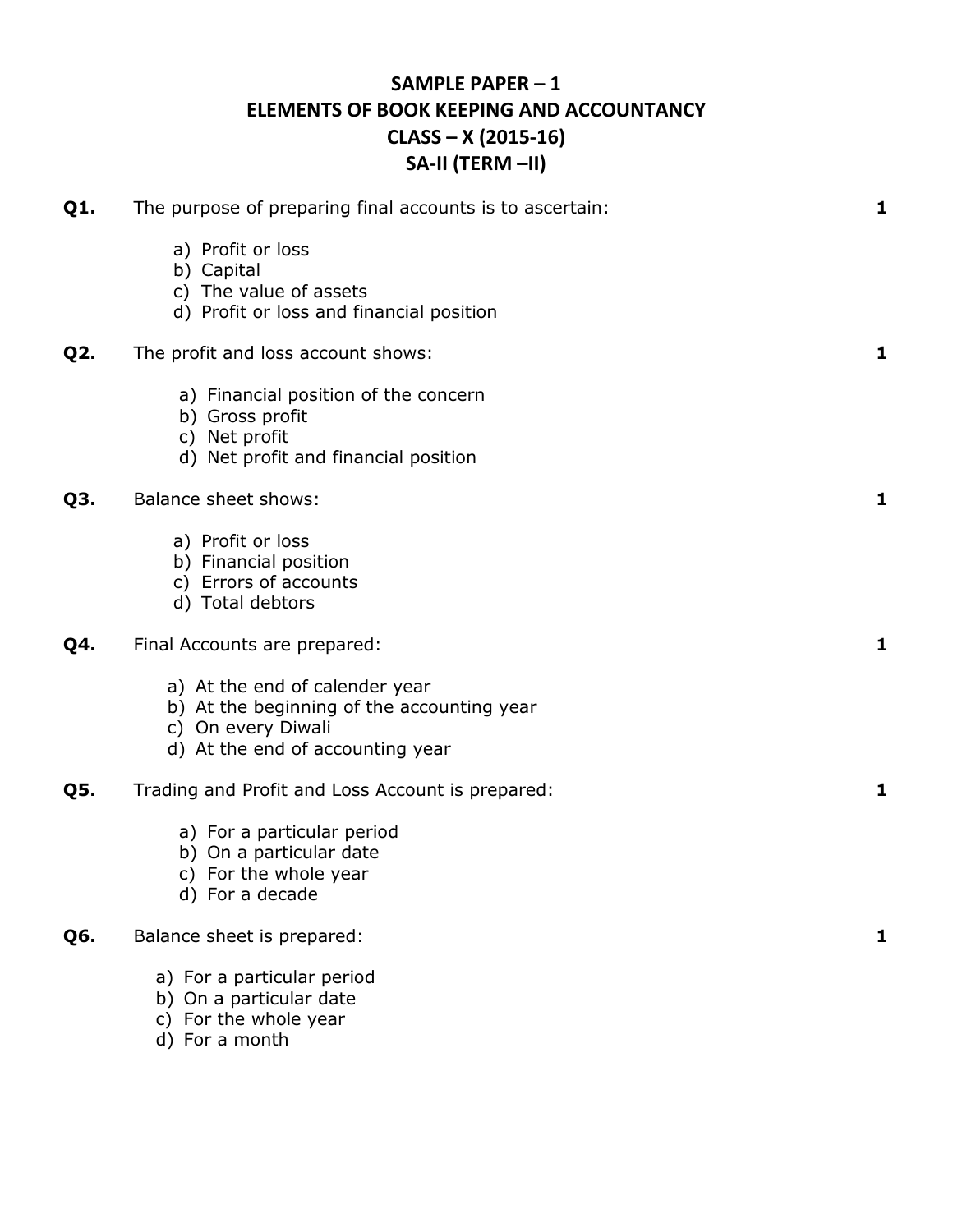| Q7.  | Excess of credit in Profit and Loss account is called:                                                                                                                             | 1 |
|------|------------------------------------------------------------------------------------------------------------------------------------------------------------------------------------|---|
|      | a) Net profit<br>b) Net loss<br>c) Gross profit<br>d) Gross loss                                                                                                                   |   |
| Q8.  | Wages and Salaries appearing in Trial Balance is shown:                                                                                                                            | 1 |
|      | a) On the debit side of trading A/c<br>b) On the debit side of Profit and Loss Account<br>c) On the Asset Side of the Balance Sheet<br>d) On the liabilities side of Balance Sheet |   |
| Q9.  | Land is :                                                                                                                                                                          | 1 |
|      | a) Current Asset<br>b) Fixed asset<br>c) A liability<br>d) Capital                                                                                                                 |   |
| Q10. | Choose the current assets from the following:                                                                                                                                      | 1 |
|      | a) Plant<br>b) Inventories<br>c) Creditors<br>d) Capital                                                                                                                           |   |
| Q11. | Generally accounts under single entry system are maintained by:                                                                                                                    | 1 |
|      | a) Sole Trader<br>b) Company<br>c) Society<br>d) Government                                                                                                                        |   |
| Q12. | Single entry system of book keeping is:                                                                                                                                            | 1 |
|      | a) accurate<br>b) systematic<br>c) Unscientific<br>d) Rationale                                                                                                                    |   |
| Q13. | When closing capital is more than the opening capital, it denotes:                                                                                                                 | 1 |
|      | a) Profit<br>b) Loss<br>c) No profit no loss<br>d) Profit, if there is no introduction of fresh capital                                                                            |   |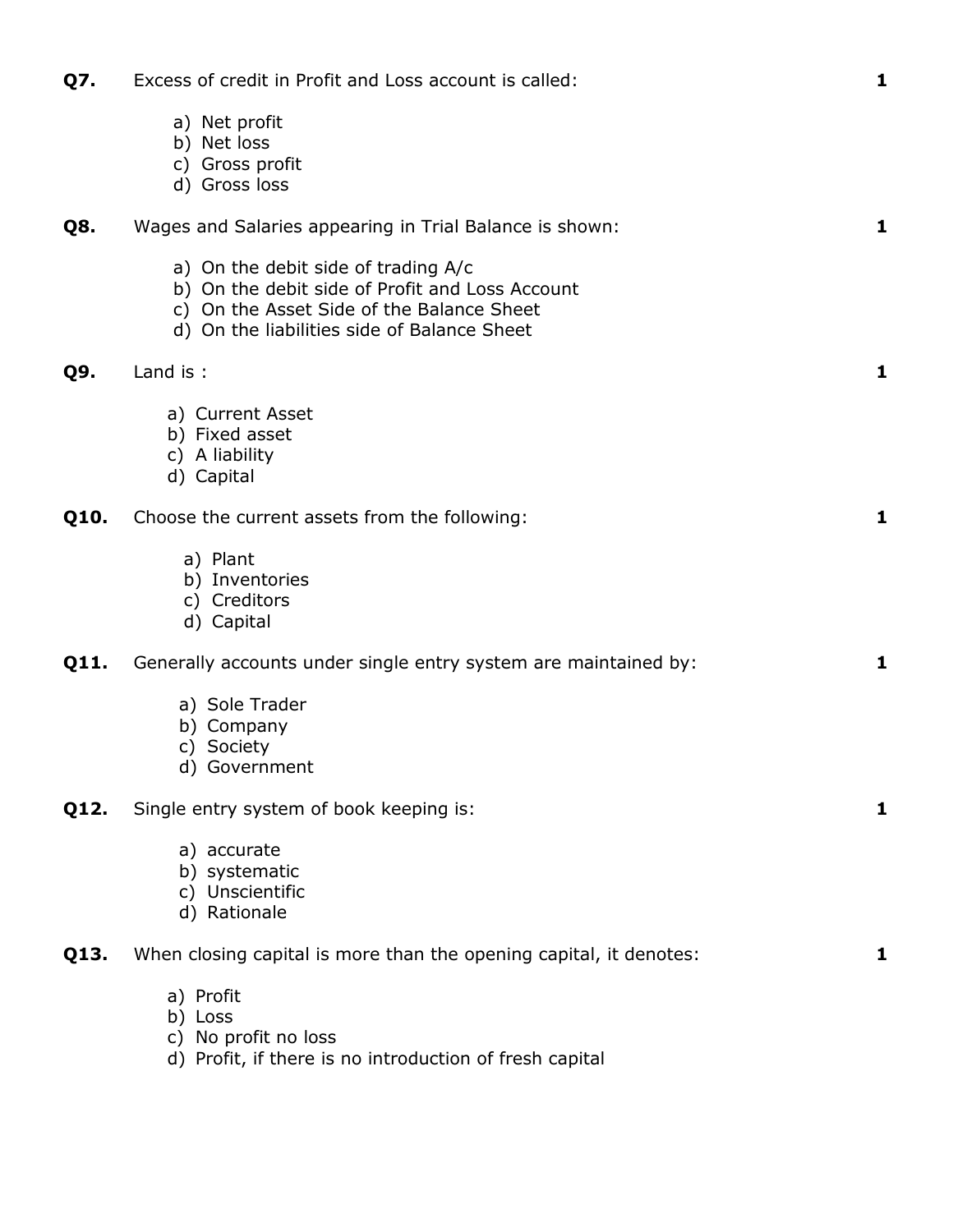| Q14. | When closing capital is less than the opening capital, it denotes:                                                                                                                                | 1 |
|------|---------------------------------------------------------------------------------------------------------------------------------------------------------------------------------------------------|---|
|      | a) Profit<br>b) Loss<br>c) Loss, if there is drawing<br>d) Expenses                                                                                                                               |   |
| Q15. | If the due date of a bill falls on a public holiday then the bill is due on :                                                                                                                     | 1 |
|      | a) One day after the due date<br>b) Public holiday<br>c) One day before the due date<br>d) One month after due date                                                                               |   |
| Q16. | Bill of Exchange is also:                                                                                                                                                                         | 1 |
|      | a) Order<br>b) Request<br>c) Promise<br>d) Invoice                                                                                                                                                |   |
| Q17. | Drawer in bill of exchange is a person:                                                                                                                                                           | 1 |
|      | a) Who draws a bill<br>b) Who accepts the bill<br>c) Who makes the payment<br>d) Intelligent person/ none of the above                                                                            |   |
| Q18. | Endorsing the bill means:                                                                                                                                                                         | 1 |
|      | a) Giving the bill on charity<br>b) Deposting the bill for the government treasury<br>c) Transferring the bill to another person by the holder<br>d) Receiving the bill from creditors            |   |
| Q19. | Give three differences between Trading Account and Profit and Loss Account.                                                                                                                       | 3 |
| Q20. | <b>Calculate Closing Capital:</b>                                                                                                                                                                 | 3 |
|      | Opening capital Rs. 1,70,000: Profit for the year Rs. 1,20,000: Drawings<br>Rs. 70,000. During the year proprietor sold ornaments of his wife<br>For Rs.20,000 and invested the same in business. |   |
| Q21. | What is meant by "Accounting from Incomplete Records"? Mention any two<br>characteristics of it.                                                                                                  | 3 |
| Q22. | Give three differences between Balance Sheet and Statements of Affairs.                                                                                                                           | 3 |
|      |                                                                                                                                                                                                   |   |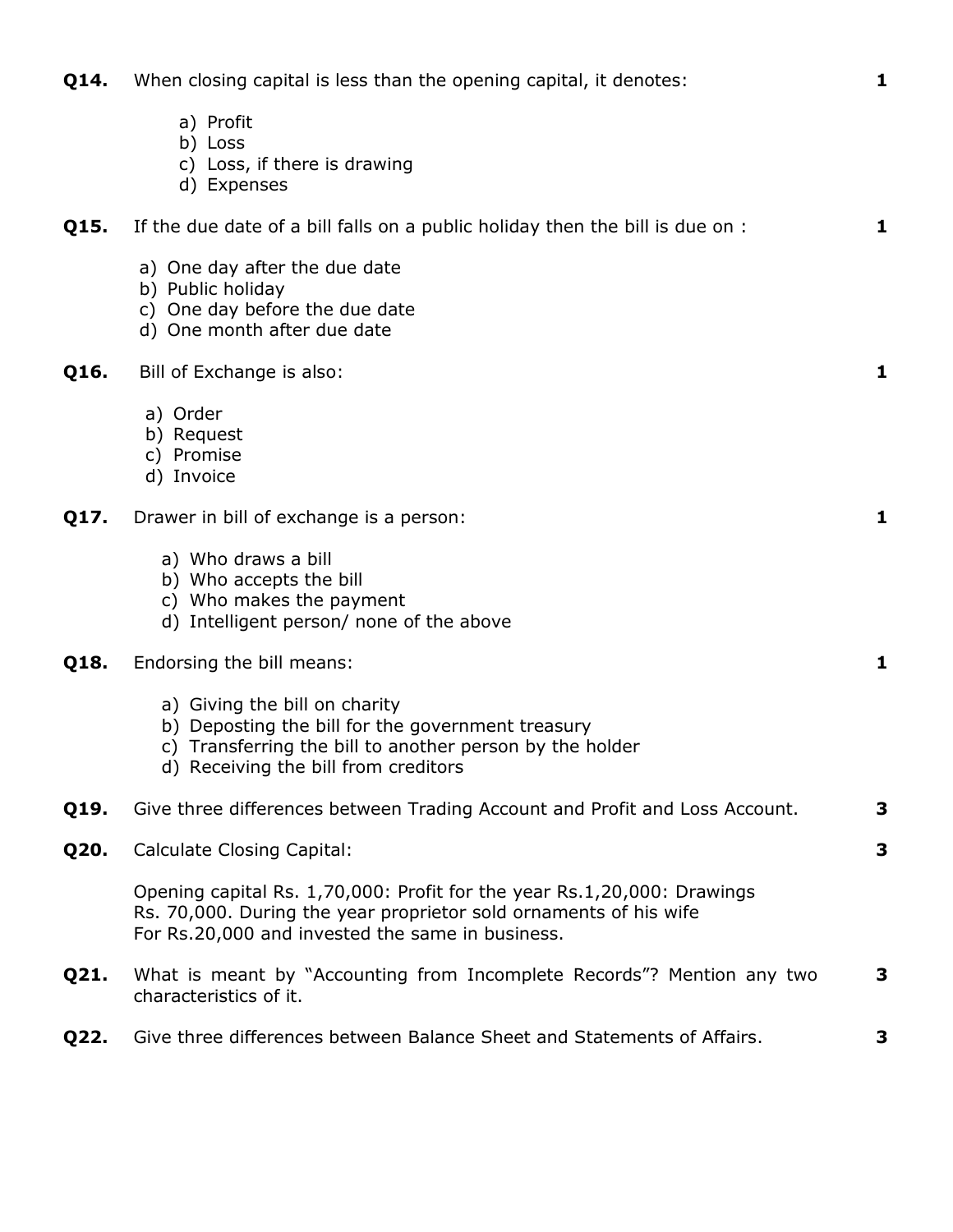- **Q23.** From the Balance Sheet given below, calculate:
	- 1) Fixed Assets
	- 2) Current Assets
	- 3) Current Liabilities

| Duidhce Dricet us ut S± |        |                  |        |
|-------------------------|--------|------------------|--------|
| Liabilities             | Rs.    | Assets           | Rs.    |
| <b>Trade Creditors</b>  | 42,000 | Stock In Hand    | 48,000 |
| <b>Expenses Accrued</b> | 3,200  | <b>Debtors</b>   | 36,000 |
| <b>Bank Overdraft</b>   | 4,800  | Prepaid Expenses | 400    |
| Long Term Loan          | 20,000 | Goodwill         | 20,000 |
| Interest on Loan        | 1,000  | Land             | 20,000 |
| Capital                 | 93,400 | Plant            | 32,000 |
|                         |        | Furniture        | 8,000  |
|                         |        |                  |        |
|                         |        |                  |        |
|                         |        |                  |        |

#### Balance Sheet as at 31st March 2014

**Q24.** Surya maintains books on Single Entry System. He gives you the following information:

**3**

**3**

Capital on  $1<sup>st</sup>$  April, 2014 Rs.30,000 Capital on  $1<sup>st</sup>$  April, 2015 Rs, 32, 800 Drawings made during the period: April, 2014 to March, 2015 – Rs10,800. Capital introduced on  $1^{st}$  August, 2012 Rs.5,000 You are required to calculate the profit or loss made by Mohan.

### **Q25.** Name and explain the three parties to a Bill Of Exchange. **3**

- **Q26.** Explain any three terms:
	- a) Dishonour Of a Bill
	- b) Noting Charges
	- c) Discounting of a bill
	- d) Endorsement of a bill

| Q27.        | Give any four objectives of preparing financial statement.                                 | 4 |
|-------------|--------------------------------------------------------------------------------------------|---|
| <b>Q28.</b> | Calculate net sales and net purchases from the following information:                      | 4 |
|             | Sales Rs.1,00,000, Purchases Rs.50,000<br>Sales Return Rs.5,000, Purchase Return Rs. 8,000 |   |
| Q29.        | Explain any four advantages of Bills of Exchange.                                          | 4 |
| <b>Q30.</b> | Give any four advantages of Single Entry System.                                           | 4 |
|             |                                                                                            |   |

**Q31.** Give any four disadvantages of Single Entry System. **4**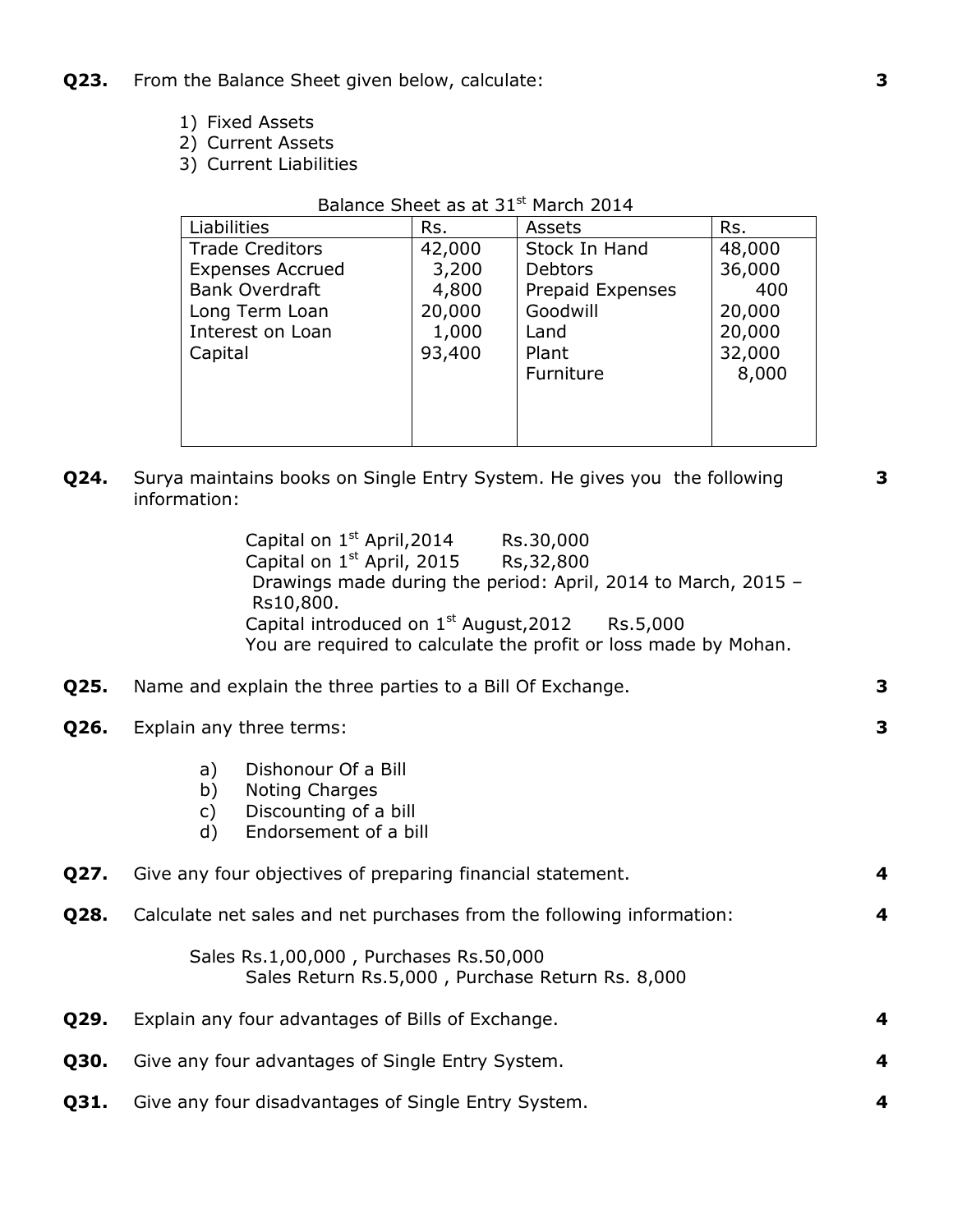- **Q32.** If 'Adjusted Purchases' and 'Closing Stock' are given in the Trial Balance, will you transfer 'Closing Stock' to the trading account?
- **Q33.** Calculate closing Stock and Cost of Goods sold: Opening Stock Rs5,000; sales Rs.16,000; Carriage Inwards Rs.1,000; Sales Returns Rs.1,000; Gross profit Rs.6,000; Purchases Rs.10,000; purchase Returns Rs.900. **6**
- **Q34.** From the following Trial Balance, Prepare the Trading Account and Profit& Loss Account for the year ended  $31^{st}$  March, 2011 and the Balance sheet as at date: **6**

| <b>PARTICULARS</b>      | <b>AMOUNT</b> | <b>PARTICULARS</b>      | <b>AMOUNT</b> |
|-------------------------|---------------|-------------------------|---------------|
| <b>Debit Balances:</b>  |               | Rent, Rates and Taxes   | 800           |
| <b>Sundry Debtors</b>   | 1,500         | <b>Salaries</b>         | 2,000         |
| <b>Stock</b>            | 5,000         | Drawing                 | 2,000         |
| Land & Building         | 10,000        | Purchases               | 10,000        |
| Cash in Hand            | 1,600         | <b>Office Expenses</b>  | 2,500         |
| Cash at Bank            | 4,000         | Plant & Machinery       | 5,700         |
| Wages                   | 3,000         |                         |               |
| <b>Bills Receivable</b> | 2,000         | <b>Credit Balances:</b> |               |
| Interest                | 200           | Capital                 | 25,000        |
| <b>Bad Debts</b>        | 500           | Interest                | 600           |
| Repairs                 | 300           | <b>Sundry Creditors</b> | 7,000         |
| Furniture & Fixtures    | 1,500         | <b>Sales</b>            | 17,000        |
| Depreciation            | 1,000         | <b>Bills Payable</b>    | 4,000         |
|                         |               |                         |               |

On 31<sup>st</sup> March, 2011 the stock was valued at Rs. 10,000.

**Q35.** Suresh started a firm on  $1<sup>st</sup>$  April, 2013 with a capital of Rs.20,000. On  $1<sup>ST</sup>$ July, 2014 he borrowed from his wife a sum of Rs.3,000 for business and introduces a further capital of his own amounted to Rs.3,000. On  $31<sup>st</sup>$  March, 2014 his position was: Cash Rs.600: stock Rs.9,400: Debtors Rs.9,000: Creditors Rs.6,000. Ascertain

his Profit or Loss taking into account Rs.2,000 for his drawings during the year.

**Q36.** Draw a specimen of a bill of exchange. **6**

**6**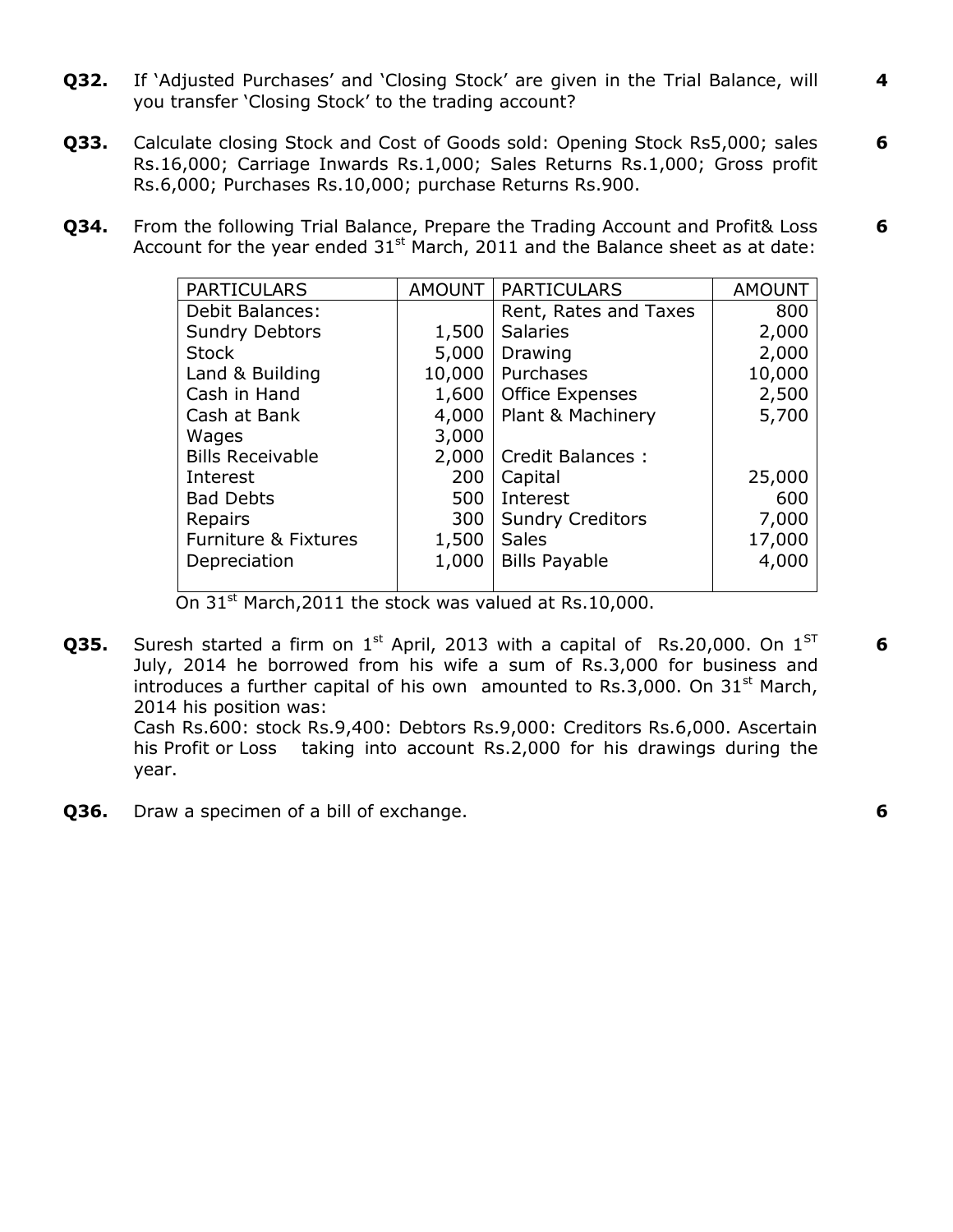## **Marking Scheme Elements of Book Keeping and Accountancy Class-X (2015-2016) SA II (Term II)**

| Q1.        | $\sf d$       |                        |                             | $\mathbf{1}$ |
|------------|---------------|------------------------|-----------------------------|--------------|
| <b>Q2.</b> | $\mathsf{C}$  |                        |                             | $\mathbf 1$  |
| Q3.        | $\sf b$       |                        |                             | $\mathbf{1}$ |
| <b>Q4.</b> | $\sf d$       |                        |                             | $\mathbf 1$  |
| <b>Q5.</b> | a             |                        |                             | $\mathbf{1}$ |
| Q6.        | $\mathsf b$   |                        |                             | $\mathbf 1$  |
| Q7.        | a             |                        |                             | $\mathbf{1}$ |
| <b>Q8.</b> | a             |                        |                             | $\mathbf{1}$ |
| Q9.        | $\mathsf b$   |                        |                             | $\mathbf{1}$ |
| Q10.       | $\sf b$       |                        |                             | $\mathbf{1}$ |
| Q11.       | a             |                        |                             | $\mathbf{1}$ |
| Q12.       | $\sf b$       |                        |                             | $\mathbf{1}$ |
| Q13.       | $\mathsf{d}$  |                        |                             | $\mathbf{1}$ |
| Q14.       | $\mathsf{C}$  |                        |                             | $\mathbf{1}$ |
| Q15.       | ${\mathsf c}$ |                        |                             | $\mathbf{1}$ |
| Q16.       | a             |                        |                             | $\mathbf{1}$ |
| Q17.       | a             |                        |                             | $\mathbf{1}$ |
| Q18.       | $\mathsf C$   |                        |                             | 1            |
| Q19.       |               |                        |                             | 3            |
|            | <b>Basis</b>  | <b>Trading Account</b> | Profit and Loss A/C         |              |
|            | Relation      | It is a part of the    | Profit and loss is the main |              |
|            |               | project and Loss a/c   | account                     |              |
|            | Nature        | Trading Account is     | Profit and loss is prepared |              |

to ascertain net profit or net loss of the business

prepared to ascertain gross profit or gross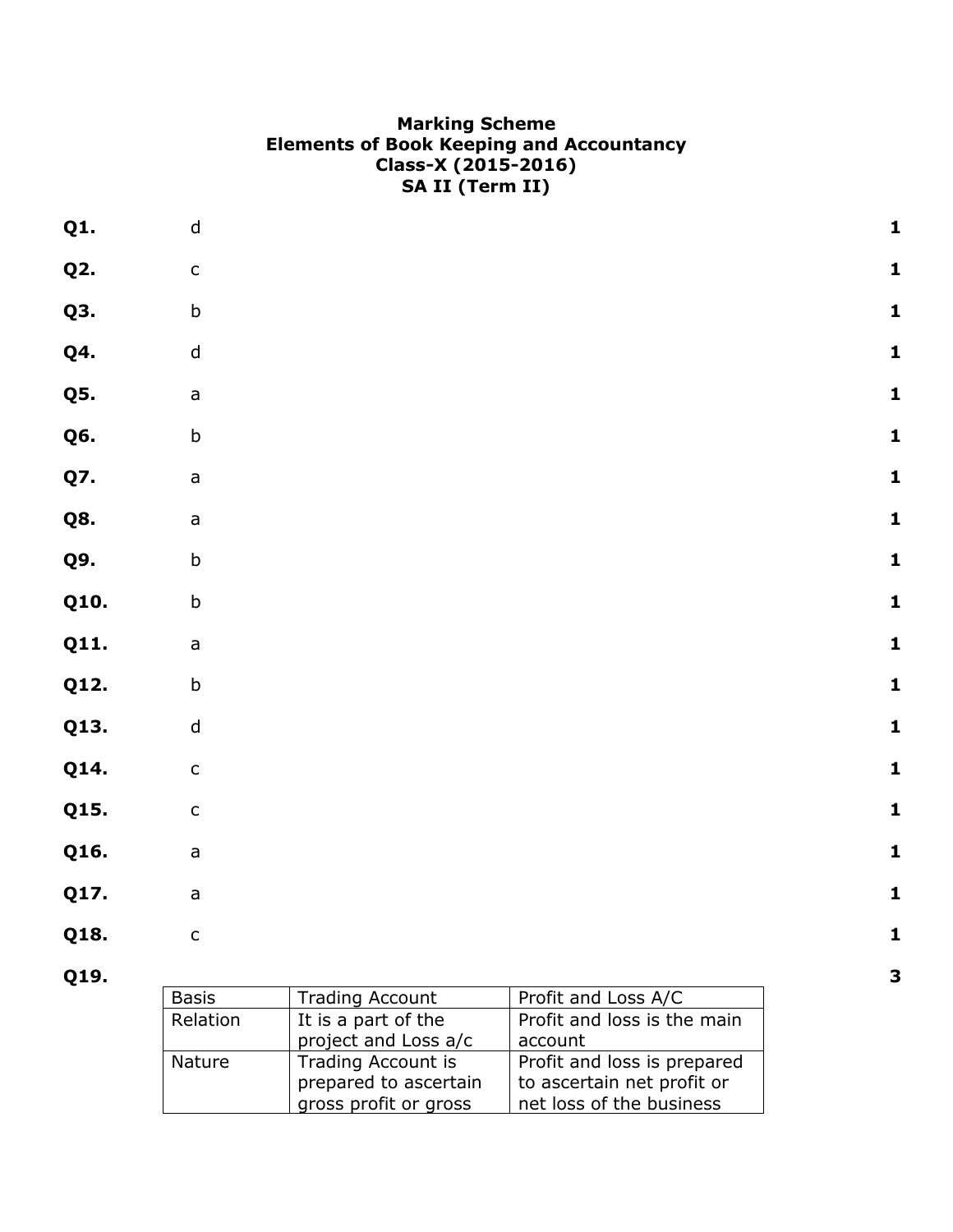|                | loss                      |                            |
|----------------|---------------------------|----------------------------|
| Transfer of    | <b>Balance of Trading</b> | Balance of profit and loss |
| <b>Balance</b> | Account is transferred    | account is transferred to  |
|                | to profit and loss        | capital account of the     |
|                | account                   | proprietor.                |

**Q20.** Closing capital = Opening Capital + Profit + additional capital introduced – Drawings

 $= 1,70,000 + 1,20,000 + 20,000 - 70,000$ 

 $= 3,10,000 - 70,000 = 2,40,000$ 

- **Q21.** Accounting records which are not prepared in accordance with the principles of double entry are known as 'incomplete records' following are the two characteristics of 'Accounting from incomplete records'
	- 1. Maintenance of personal accounts only Under this system, only personal accounts are prepared in the books and the real and nominal accounts are ignored
	- 2. Maintenance of Cash book A cash book is maintained under the system, which usually mixes up business as well as private transactions of the proprietor  $(1+2) = 3$
- **Q22.** Following are to three differences between balance sheet and statement of affairs.

| <b>Basis</b>                       | Balance sheet                                                                                        | Statement of affairs                                            |
|------------------------------------|------------------------------------------------------------------------------------------------------|-----------------------------------------------------------------|
| Object                             | It is prepared for<br>ascertaining to financial<br>position of a business                            | It is prepared for<br>ascertaining the capital<br>of a business |
| Value of assets<br>and liabilities | Actual values based on<br>ledger accounts                                                            | Values are based on<br>estimates                                |
| Arithmetical<br>accuracy           | It is accurate<br>$\sim$ 1. A second $\sim$ $\sim$ $\sim$ 1. The H second exhaustive France H second | It is not always accurate                                       |

**Q23.** Fixed Assets- Goodwill+Land+Plant+Function

 =20,000+20,000+32,000+8,000 =80,000 ii) Current Assets= stock in hand+Debtors =48,000+36,400 =84,000 iii) Current Liabilities= Trade Creditors+ Bank overdraft  $= 45,200+4800$ =50,000

**Q24.** Statement of profit and loss for the year ended  $31<sup>st</sup>$  March, 2015

| $\overline{\phantom{0}}$<br>-<br><u>Darticulare</u><br>Julai S<br>w.<br>. . |
|-----------------------------------------------------------------------------|
|-----------------------------------------------------------------------------|

**3**

**3**

**3**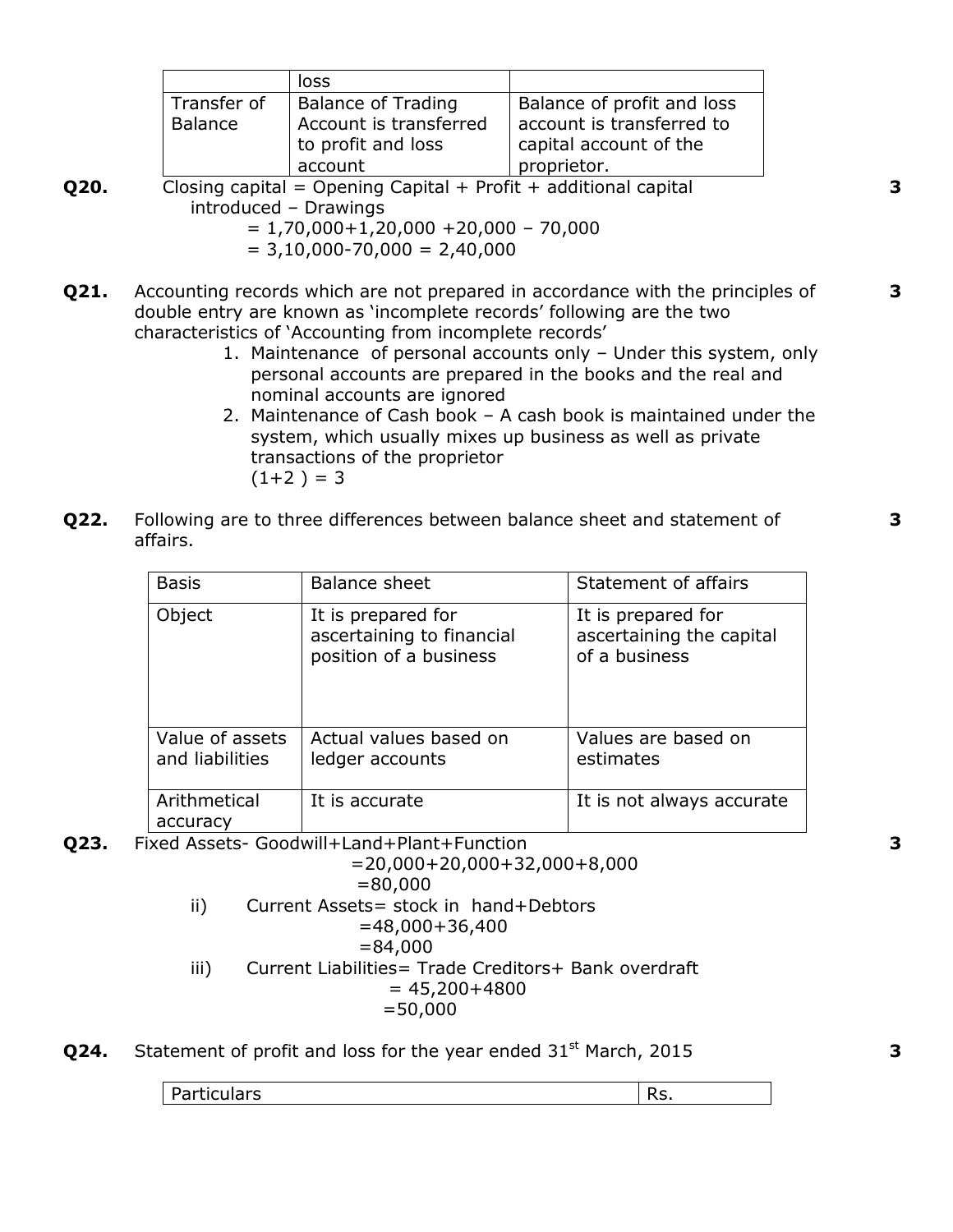| Capital as on 1 <sup>st</sup> April 2015                 | 32,800 |
|----------------------------------------------------------|--------|
| Add: Drawings made during the year                       | 10,800 |
| Less: Capital introduced on 1 <sup>st</sup> August, 2014 | 43,600 |
|                                                          |        |
|                                                          | 5000   |
| Adjusted capital on 1 <sup>st</sup> April, 2015          | 38,600 |
| Less Capital on 1 <sup>st</sup> April 2014               | 30,000 |
|                                                          |        |
| Profit made during the year                              |        |
|                                                          |        |

**Q25.** Following are the three parties to a bill of exchange:

- a) Drawer He is the saler or creditor entitled to receive money from someone. He write or draws the bill and is known as drawer
- b) Drawer or Accepter He is the purchaser or the debtor or whom the bill is drawn and who is liable to pay the mount mentioned in the bill. He accepts to pay the amount by writing the word 'Accepted' on the bill and then signs it.
- c) Payee The person to whom the payment is to be mode is called payee. The drawer himself or a third party may be the payee of the bill

 $(1x3) = 3$ 

- **Q26.** a) Dishonour of a bill When the accepter of the bill refuse to pay the amount of the bill on the date of maturity or becomes insolvent, it is called dishonor of the bill
	- b) Noting changes To establish the fact that the bill was properly presented and dishonored, the bill is usually handed over to person called 'Notary public' The notary public charges a small fee for the services rendered by him, which is called 'Noting changes'
	- c) Discounting of bill Discounting means encashing the bill before the date of its maturity or borrowing from the bank on the security of the bill. Bank deducts a certain amount of discount from the face value of the bill and pays the balance to the person discounting the bill.
- **Q27.** Following are the objectives of preparing financial statement.
	- a. To determine the net profit or net loss
	- b. ascertaining financial position
	- c. Comparison with previous year
	- d. Calculating Rations
	- e. Maintaining Reserves (or any other objectives)
- **Q28.** Sales Rs.1,00,000 , Purchases Rs.50,000 Sales Return Rs.5,000 , Purchase Return Rs. 8,000

**3**

**3**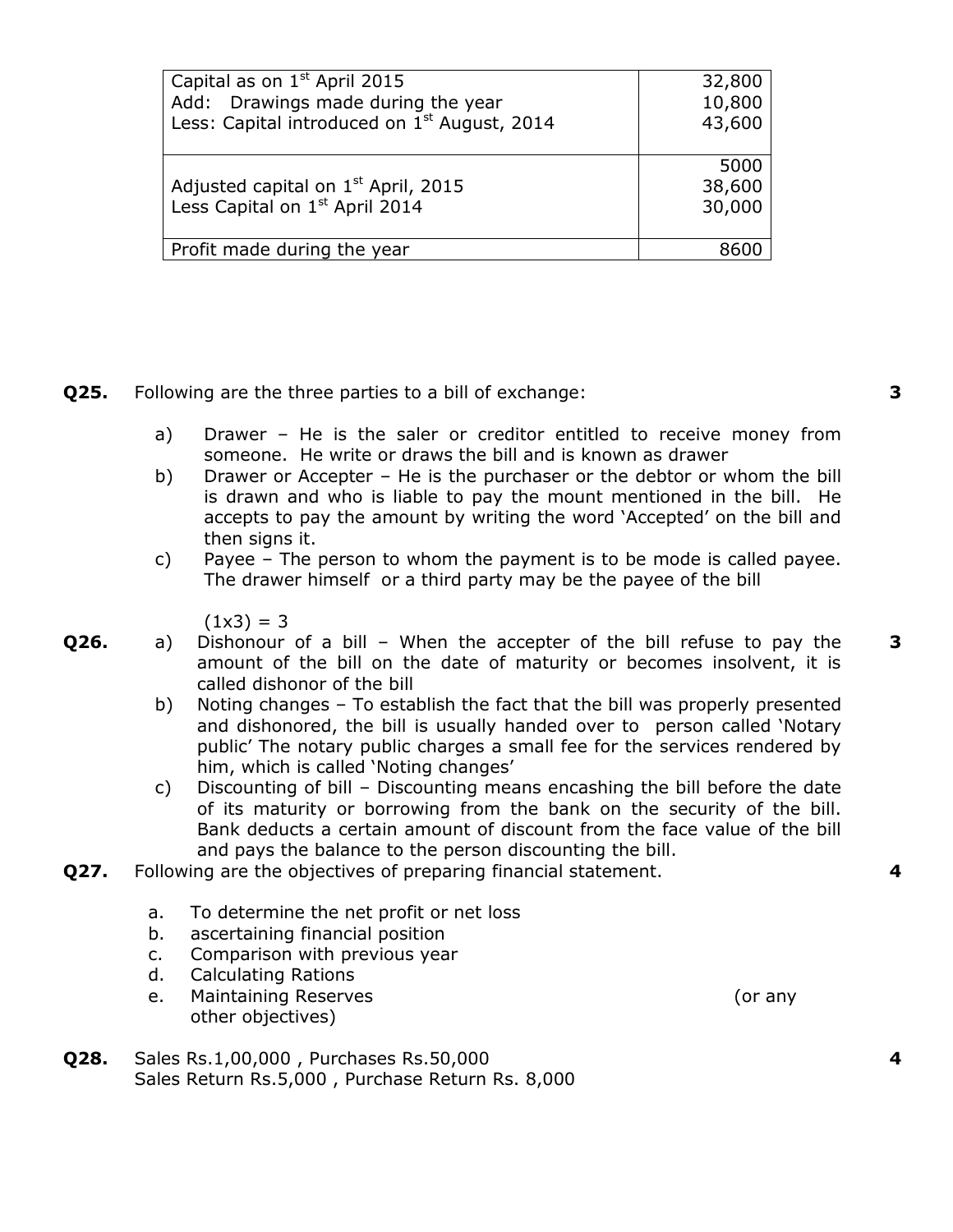**Net Sales = Sales – Sales Return = 1,00,000 – 5,000 = 95,000 Net Purchases= Purchases – Purchase Return = 50,000 – 8,000 =42,000**

- **Q29.** a. **Helpful in the purchase and sale of goods on credit** A bill of exchange serves as a written evidences of debt. It is a proof that the purchaser of goods owes the amount written in it.
	- b. **Legal Document** It is a valid document in the eyes of law. If the drawee fails to make its payment, it would be easier to recover the amount legally in comparison to a verbal promise.
	- c. **Relief from sending reminders**: The seller need not approach the purchase time and again to demand the payment because the date of payment is fixed and written on the bill of exchange
	- d. **Endorsement possible** A bill of exchange can be easily transferred from one person to another in settlement of debts as it is a negotiable instrument
- **Q30.** Following are the four advantage of single entry system
	- a. **Single Method** It is an easy and simple method of recording business transactions because it does not require any special knowledge of the principles of double entry system
	- b. **Less expensive** Maintaining records under single entry system is less expensive as compared to double entry system
	- c. **Suitable for small concerns** : This method is most suitable to small business concerns which have mostly cash transactions and very few assets and liabilities
	- d. **Easy to calculate project or less**: It is easier to calculate project and less under this method  $(1x4=4)$
- **Q31.** Following are the four disadvantages of singly entry system
	- a. Preparation of Trial balance is not possible
	- b. True profit or loss cannot be ascertained
	- c. Difficulty in preparing balance sheet
	- d. No control on assets

(or any other disadvantages  $1x4 = 4$ )

**Q32.** No, Closing will not be transferred to Trading Account because it already stands credited to Trading Account as adjusted purchases mean Opening Stock + Purchases – Closing Stock. **4**

The amount in the 'Adjusted Purchases Account' is shown on the debit side of the Trading Account and the amount of closing stock on the assets side of the Balance Sheet.

### **Q33.**

Cost of Goods Sold = Net Sales (Sales-Sales Return) – Gross Profit  $=$  Rs.15, 000 – Rs.6, 000

**4**

**4**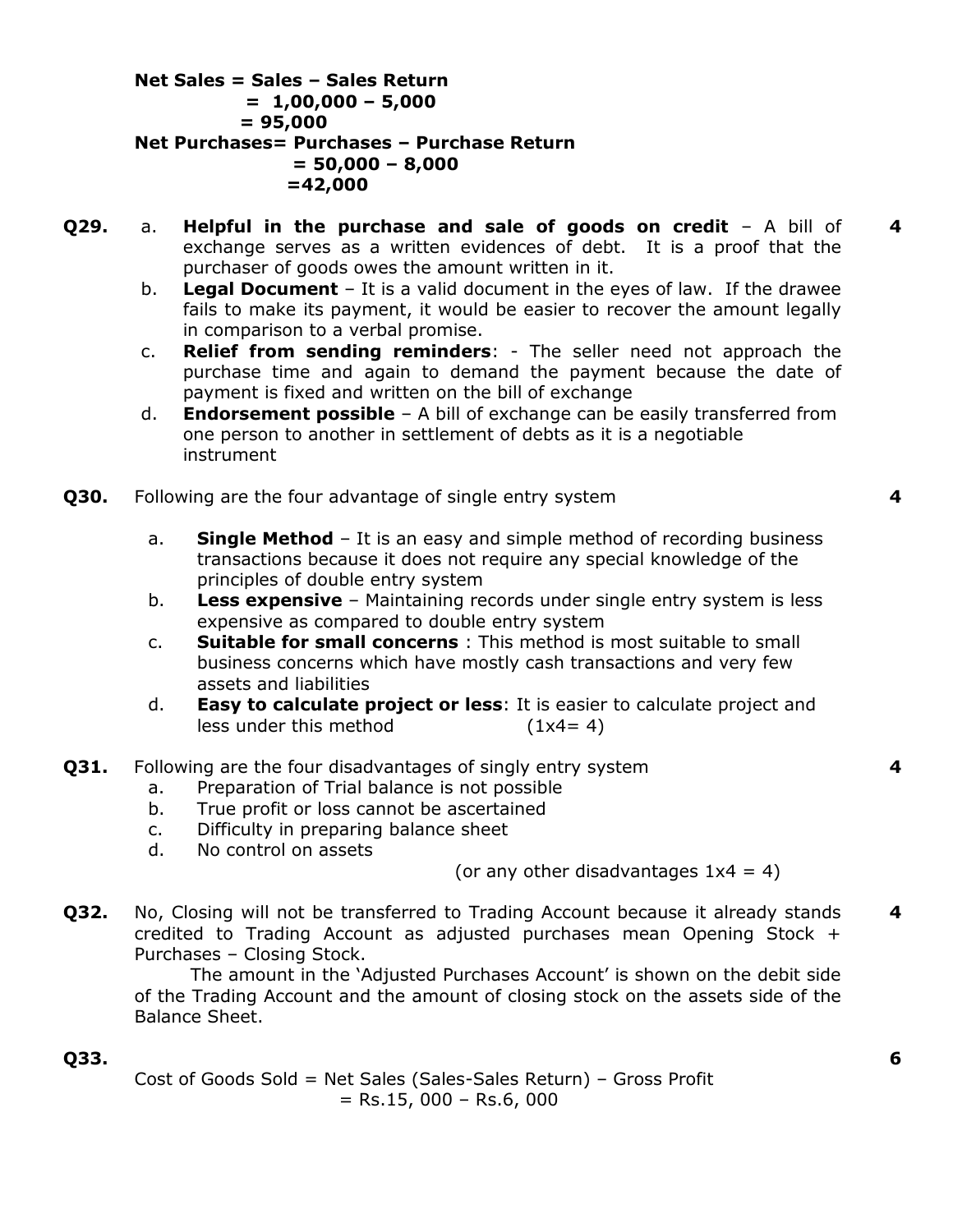| $=$ Rs.9, 000          |        |                      |               |  |
|------------------------|--------|----------------------|---------------|--|
| <b>TRADING ACCOUNT</b> |        |                      |               |  |
| For the year ended     |        |                      |               |  |
| <b>PARTICULARS</b>     |        | AMOUNT   PARTICULARS | <b>AMONUT</b> |  |
| To Opening Stock       | 5,000  | <b>By Sales</b>      |               |  |
| To Purchases           |        | 16,000               | 15,000        |  |
| 10,000                 | 9,100  | Less: Sales Return   | 6,100         |  |
| Less: Return           | 1,000  | 1,000                |               |  |
| 900                    | 6,000  | By Closing Stock     |               |  |
| To Carriage Inwards    |        | (Bal. Fig)           |               |  |
| <b>To Gross Profit</b> |        |                      |               |  |
|                        |        |                      | 21,000        |  |
|                        | 21,000 |                      |               |  |

**Q34.**

#### TRADING ACCOUNT For the year ended  $31<sup>st</sup>$  March, 2011

| <b>PARTICULARS</b>      |        | AMOUNT   PARTICULARS | <b>AMOUNT</b> |
|-------------------------|--------|----------------------|---------------|
| To Opening Stock        | 5,000  | <b>By Sales</b>      | 17,000        |
| To Purchases            | 10,000 | By Closing Stock     | 10,000        |
| To Wages                | 3,000  |                      |               |
| To Gross Profit         |        |                      |               |
| Transferred to Profit & | 9,000  |                      |               |
| Loss $A/c$              |        |                      |               |
|                         | 27,000 |                      | 27,000        |

# PROFIT & LOSS ACCOUNT

| For the year ended 31 <sup>st</sup> March, 2011 |       |                             |               |  |
|-------------------------------------------------|-------|-----------------------------|---------------|--|
| <b>PARTICULARS</b>                              |       | <b>AMOUNT   PATICULARS</b>  | <b>AMOUNT</b> |  |
| To Interest                                     | 200   | By Gross Profit transferred |               |  |
| To Bad Debts                                    | 500   | from Trading A/c            | 9,000         |  |
| To Repairs                                      | 300   | By Interest                 | 600           |  |
| To Depreciation                                 | 1,000 |                             |               |  |
| To Rent, Rates & Taxes                          | 800   |                             |               |  |
| <b>To Salaries</b>                              | 2,000 |                             |               |  |
| TO Office expenses                              | 2,500 |                             |               |  |
| To Net Profit transferred                       |       |                             |               |  |
| to Capital A/c                                  | 2,300 |                             |               |  |
|                                                 | 9,600 |                             |               |  |

## BALANCE SHEET

| As at $31^{st}$ March, 2011 |                 |                       |        |
|-----------------------------|-----------------|-----------------------|--------|
| <b>Liabilities</b>          | Amount   Assets |                       | Amount |
| <b>CURRENT LIABILITIES</b>  |                 | <b>CURRENT ASSETS</b> |        |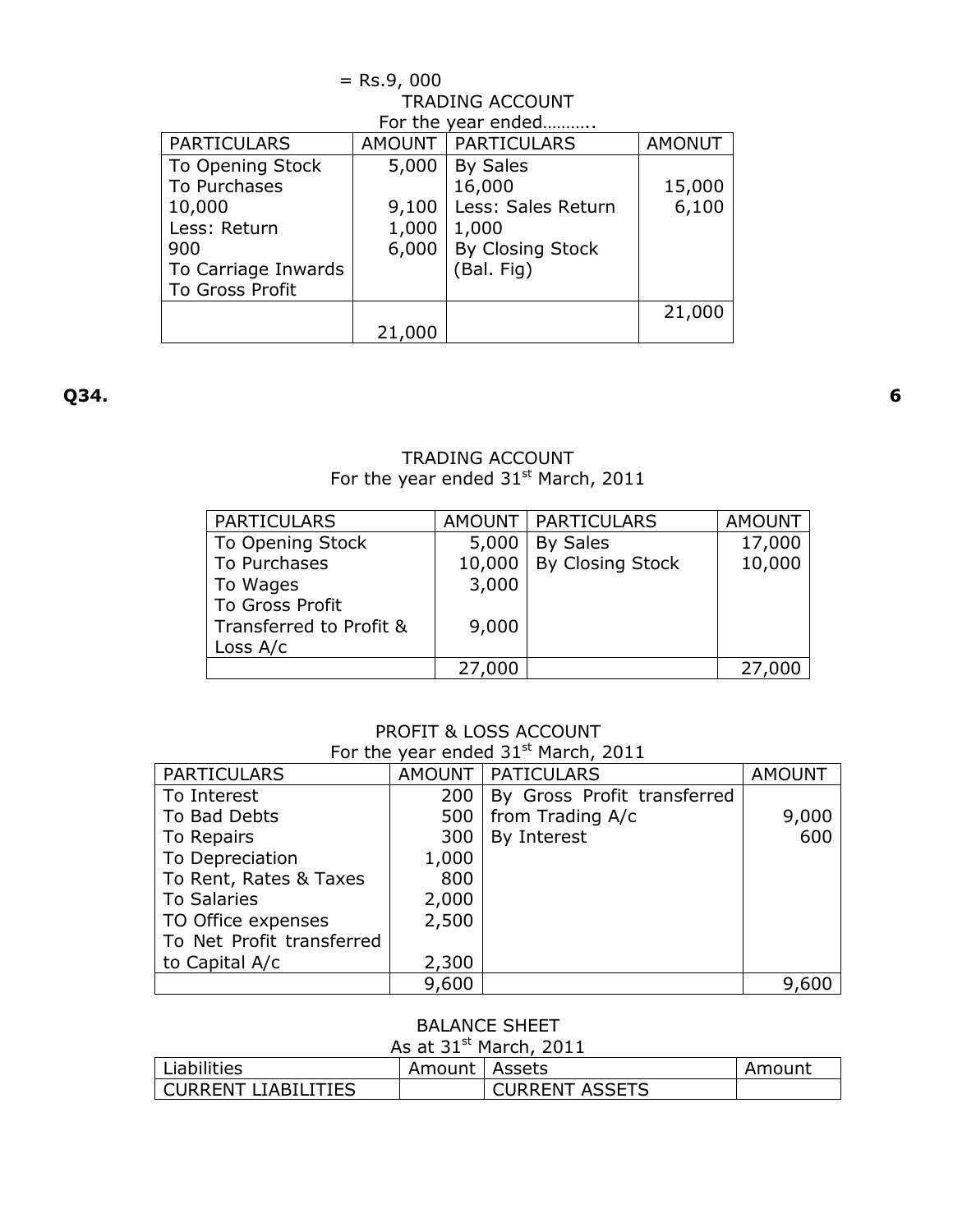| <b>Sundry Creditors</b> |        | Cash in Hand            | 1,600  |
|-------------------------|--------|-------------------------|--------|
| <b>Bills Payable</b>    | 7,     | Cash at Bank            | 4,000  |
|                         | 00     | <b>Bills Receivable</b> | 2,000  |
| <b>CAPITAL</b>          | 0      | <b>Sundry Debtors</b>   | 1,500  |
| <b>Opening Balance</b>  |        | <b>Closing Stock</b>    | 10,000 |
| 25,000                  | 4,     |                         |        |
| Less: Drawings          | 00     | <b>FIXED ASSETS</b>     |        |
| 2,000                   | 0      | Furniture & Fixtures    | 1,500  |
| Add: Net Profit         |        | Plant & Machinery       | 5,700  |
| 2,300                   |        | Land & Building         | 10,000 |
|                         |        |                         |        |
|                         |        |                         |        |
|                         |        |                         |        |
|                         | 25,300 |                         |        |
|                         | 36,300 |                         | 36,300 |

### **Q35.** Statement of affairs as at 31<sup>st</sup> March 2014

| <b>Liabilities</b> | Rs.    | Assets         | Rs.    |
|--------------------|--------|----------------|--------|
| Creditors          | 6000   | Cash           | 600    |
| Mrs. Sanjay's Loan | 3000   | Stock          | 9400   |
| Capital            | 10,000 | <b>Debtors</b> | 9000   |
|                    | 19,000 |                | 19,000 |
|                    |        |                |        |

### Statement of profit and loss for the year ended  $31<sup>st</sup>$  March, 2014

| Particulars                                       | <b>Rs</b> |
|---------------------------------------------------|-----------|
| <b>Less</b> Capital at the end capital introduced | 10,000    |
| during the year                                   | 3,000     |
|                                                   | 7000      |
| <b>Add</b> Drawing                                | 2000      |
| Adjusted capital at the end                       | 9000      |
| <b>Less</b> Capital at the beginning              | 20000     |
| Not less for the year                             | 11,000    |
|                                                   |           |

 $2+4=6$ 

**Q36.**

## SPECIMEN OF A BILL OF EXCHANGE